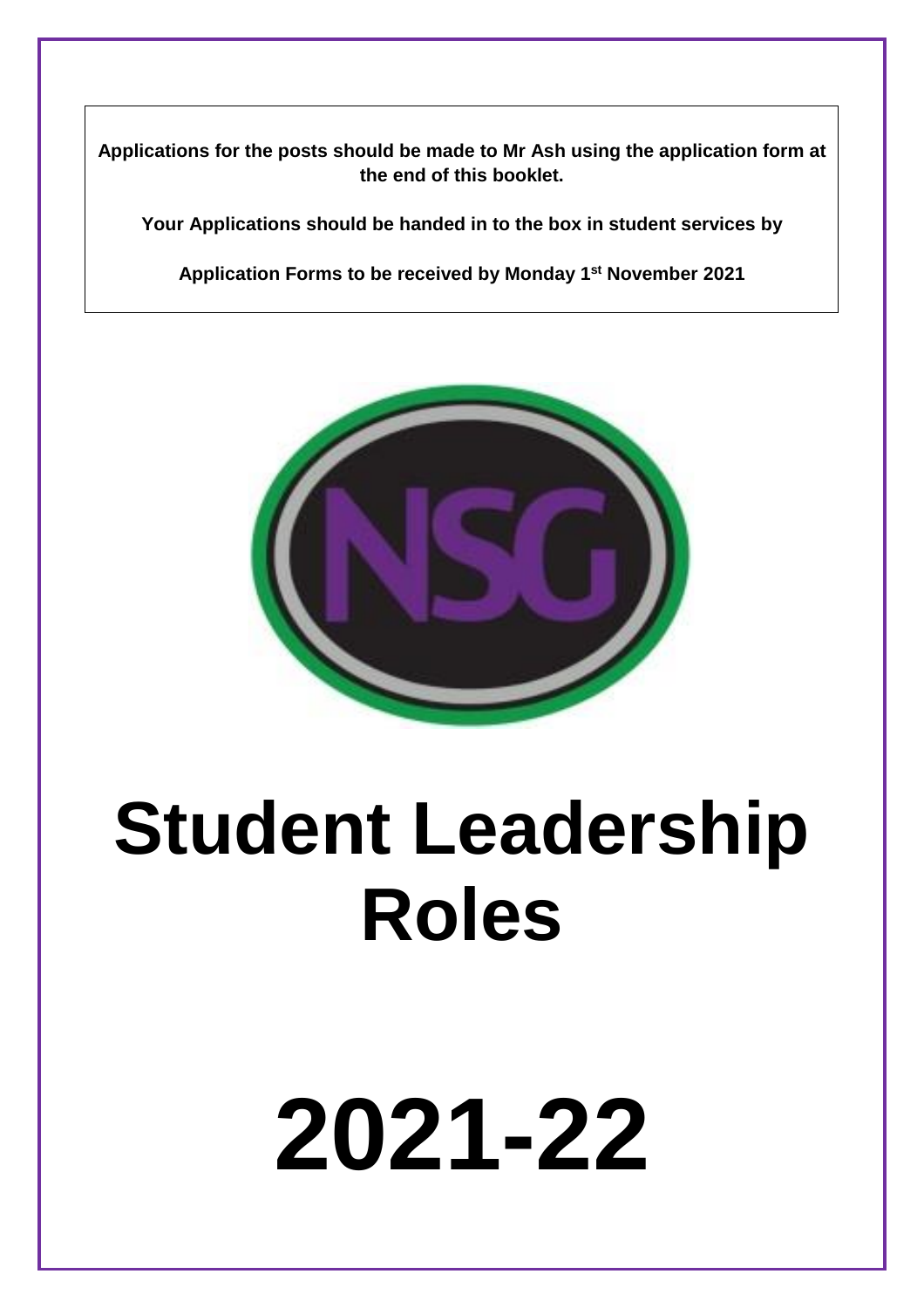| <b>Leadership Role</b>                                            | <b>Year Group(s) invited to apply</b> | Staff member attached to the role  |
|-------------------------------------------------------------------|---------------------------------------|------------------------------------|
| <b>Newland Resident Artist</b>                                    | $Y7-11$                               | Miss Johnstone                     |
| <b>Bus Prefect</b>                                                | Year 10                               | Ms Piercy                          |
| Directorate Leader                                                | Year 7-11 9 and 10 Science            | Directors of Learning              |
| House Captain / Vice Captain                                      | Year 10                               | <b>Heads of House</b>              |
| <b>House Senate</b>                                               | <b>Year 7-10</b>                      | <b>Heads of House</b>              |
| House Sports Captain                                              | Year 10                               | <b>Heads of House</b>              |
| Vice House Sports Captain<br>for: Year 7, Year 8, Year 9, Year 10 | Year 7, Year 8, Year 9, Year 10       | <b>Heads of House</b>              |
| Peer Mentor                                                       | Year 8 and 9                          | Mrs Iveson                         |
| Personal Development:<br>Attendance/Rewards/Behaviour<br>Monitor  | $Y7-11$                               | Period 4 Teacher                   |
| Personal Development: Planner<br>Monitor                          | $Y7-11$                               | Period 4 Teacher                   |
| Personal Development: Tutor Folder<br>Monitor                     | $Y7-11$                               | Period 4 Teacher                   |
| Prefects                                                          | Year 10-11                            | Mr Ash                             |
| Eco Champion                                                      | <b>Year 7-11</b>                      | Mrs Taylor/Mr Ash                  |
| Sports Ambassador / Leader                                        | Year 10                               | <b>Miss Griffiths</b>              |
| <b>Student Interviewer</b>                                        | <b>Year 8-10</b>                      | Mrs H Edwards (in the main office) |
| <b>Student Translators</b>                                        | Year 7-10                             | Mrs Pavey                          |
| <b>Tour Guide</b>                                                 | Year 7-9                              | Miss Callaghan                     |
| Year Ambassadors                                                  | <b>Year 7-10</b>                      | <b>Pastoral Mentors</b>            |
| Librarian Assistants                                              | <b>Year 7-11</b>                      | Mrs Gowland/ Mrs Orlowska          |
| Peer Tutor                                                        | <b>Year 9-10</b>                      | Mrs Rushby and Mr Hankinson        |
| Music Leader and recording team                                   | <b>Year 7-11</b>                      | Miss Hakeney                       |

**Training will be provided for all roles**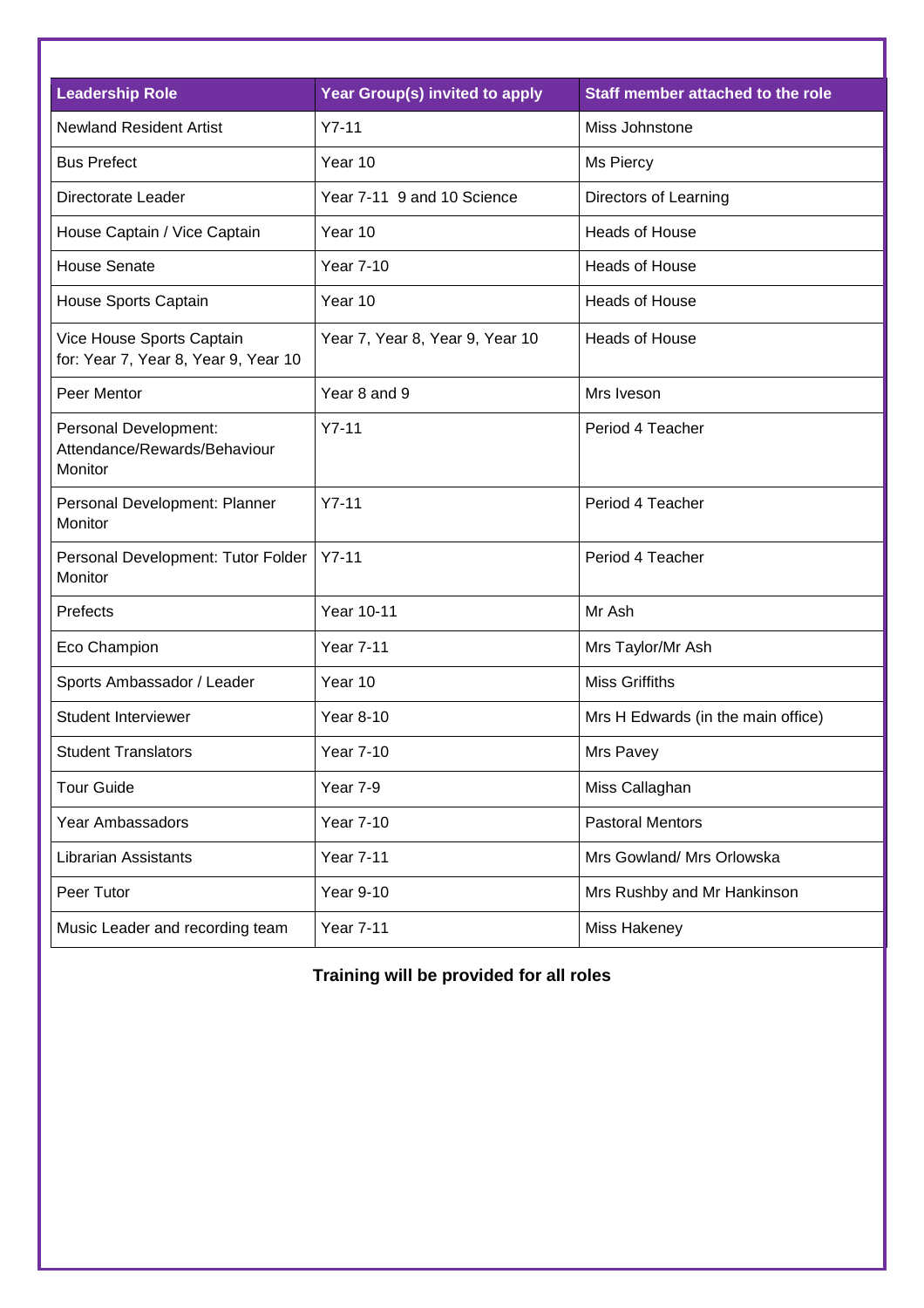# **Student Voice Job Descriptions**

#### **Newland Resident Artist**

| <b>Person Specification</b>                        | <b>Job Description</b>                                                              |
|----------------------------------------------------|-------------------------------------------------------------------------------------|
| Suitable candidates will be                        | Suitable candidates will have the opportunity to                                    |
| Passionate about artistic subjects or interests    | To be an advocate, ambassador and champion of the arts                              |
| Be organised and reliable                          | and of the specialist arts subject                                                  |
| Friendly, approachable, patient                    | To communicate and conduct rehearsals and warm ups                                  |
| A good listener, but also good at asking           | To share times and schedules for rehearsals                                         |
| questions                                          | To organise and manage resources for projects, such as                              |
| To be a good communicator                          | props, instruments, art materials                                                   |
| Able to make friends easily and put people at      | To coordinate tidying and clearing away of spaces after                             |
| ease                                               | sessions                                                                            |
| Eager to raise the profile of the CPA department,  | To liaise with school premises team, finance, student                               |
| the amazing artistic students and the value of the | services and SLT in the arrangement and promotion of                                |
| arts in general at NSG                             | performances.                                                                       |
| As happy to mentor others in the arts.             | To lend support in their specialist subject to younger or<br>less confident artists |

#### **Bus Prefect**

| <b>Person Specification</b>                                                                                                                                                                                                                                                                                                | <b>Job Description</b>                                                                                                                                                                                                                                                                                                             |
|----------------------------------------------------------------------------------------------------------------------------------------------------------------------------------------------------------------------------------------------------------------------------------------------------------------------------|------------------------------------------------------------------------------------------------------------------------------------------------------------------------------------------------------------------------------------------------------------------------------------------------------------------------------------|
| Suitable candidates will be<br>Good attenders who use the school bus to travel<br>to school<br>Eager to make travelling to school on school<br>buses a pleasant experience where passengers<br>feel safe and secure<br>Reliable and responsible<br>Patient and able to communicate well<br>Able to get on well with others | Suitable candidates will have the opportunity to<br>Travel on the school bus and speak with other passengers<br>about their journey.<br>Communicate with the bus driver over minor issues.<br>Communicate with school staff if an issue arises.<br>Directly impact on the safety and security of Students<br>travelling to school. |

#### **Directorate Leader**

| <b>Person Specification</b>                                                                                                                                                                                                                                                                                                                                                           | <b>Job Description</b>                                                                                                                                                                                                                                                                                                                                                                                                                                                                                                                 |
|---------------------------------------------------------------------------------------------------------------------------------------------------------------------------------------------------------------------------------------------------------------------------------------------------------------------------------------------------------------------------------------|----------------------------------------------------------------------------------------------------------------------------------------------------------------------------------------------------------------------------------------------------------------------------------------------------------------------------------------------------------------------------------------------------------------------------------------------------------------------------------------------------------------------------------------|
| Suitable candidates will be<br>A passion for a subject in the area they will be<br>supporting in<br>Confident in meeting and greeting parents<br>Polite and able to present the school at parents<br>evening events<br>Personable and able support staff and other<br>students in the directorate<br>Able to use their own initiative when supporting<br>staff before or after school | Suitable candidates will have the opportunity to<br>Support directorate in the parents' evening process<br>Answer questions and if you are not sure of the answer<br>use your initiative to find out<br>Support staff in the directorate $-$ produce displays, set up<br>classrooms on parent's evenings.<br>Support other students if they are struggling with their<br>homework.<br>Keep areas clean and tidy in the directorate and check on<br>them throughout the week<br>Support in the running of the PiXL Apps and display the |
|                                                                                                                                                                                                                                                                                                                                                                                       | leader board on a weekly basis.<br>Help to the directorates run inter house competitions                                                                                                                                                                                                                                                                                                                                                                                                                                               |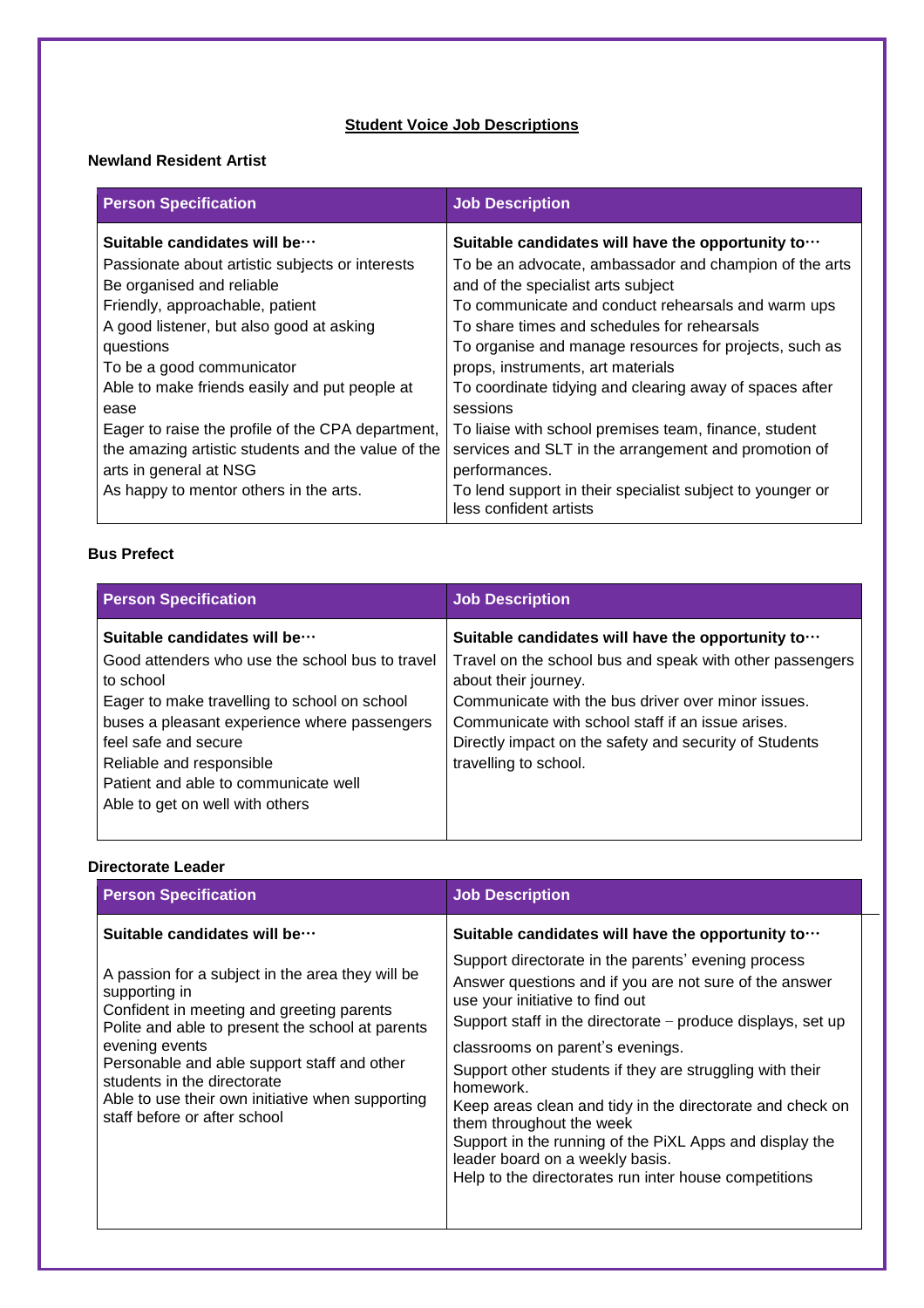# **House Captain / Vice Captain**

| <b>Person Specification</b>                                                                                                                                                                                                                                                                                                                                                                                                                                                                                                                      | <b>Job Description</b>                                                                                                                                                                                                                                                                                                                                                                                  |
|--------------------------------------------------------------------------------------------------------------------------------------------------------------------------------------------------------------------------------------------------------------------------------------------------------------------------------------------------------------------------------------------------------------------------------------------------------------------------------------------------------------------------------------------------|---------------------------------------------------------------------------------------------------------------------------------------------------------------------------------------------------------------------------------------------------------------------------------------------------------------------------------------------------------------------------------------------------------|
| Suitable candidates will be<br>Able to coordinate House Challenges<br>Able to motivate and encourage a sense of<br><b>House Spirit</b><br>Introduce and Announce House Results in<br>House Assemblies<br>Contribute ideas to wider school issues<br>Be a role model and have excellent record of<br>behaviour, attendance, punctuality and school<br>dress.<br>Work with and talk to younger students<br>Be able to build good working relationships with<br>staff.<br>Keen to make a difference and make a lasting<br>impression on the school. | Suitable candidates will have the opportunity to<br>Find out and represent the views of other students in their<br>House<br>Lead the House Senate<br>Raise awareness on House issues<br>Deliver presentations to students and staff in the House<br>Take part in decision making<br>Develop reasoned argument<br>Work in a team<br>Work successfully with the House / Vice Captain<br>Promote the House |

#### **House Senate**

| <b>Person Specification</b>                                                                                                                                                                                                                                                                                      | <b>Job Description</b>                                                                                                                                                                                                                                                              |
|------------------------------------------------------------------------------------------------------------------------------------------------------------------------------------------------------------------------------------------------------------------------------------------------------------------|-------------------------------------------------------------------------------------------------------------------------------------------------------------------------------------------------------------------------------------------------------------------------------------|
| Suitable candidates will be                                                                                                                                                                                                                                                                                      | Suitable candidates will have the opportunity to                                                                                                                                                                                                                                    |
| Responsible and reliable<br>Keen to promote the House ethos<br>Good at debate, decision making and finding<br>solutions<br>Fair: able to represent others views<br>Good listener and communicator<br>Willing to give up own time<br>Able to get on well with others<br>Independent as well as a good team player | Find out and represent the views of other students<br>Research and lead projects<br>Raise awareness on important issues<br>Deliver presentations to students/ staff and parents<br>Take part in decision making<br>Develop reasoned argument<br>Work in a team<br>Promote the House |
| Empathetic to other's needs                                                                                                                                                                                                                                                                                      |                                                                                                                                                                                                                                                                                     |

# **House Sports Captain / Vice Sports Captain**

| <b>Person Specification</b>                                                                                                                                                                                                                                                                                                                                                                                                                                                                                                                                                     | <b>Job Description</b>                                                                                                                                                                                                                                                                                                |
|---------------------------------------------------------------------------------------------------------------------------------------------------------------------------------------------------------------------------------------------------------------------------------------------------------------------------------------------------------------------------------------------------------------------------------------------------------------------------------------------------------------------------------------------------------------------------------|-----------------------------------------------------------------------------------------------------------------------------------------------------------------------------------------------------------------------------------------------------------------------------------------------------------------------|
| Suitable candidates will be<br>Able to coordinate House Sport Competitions<br>Able to motivate and encourage a sense of House<br>Spirit<br>Introduce and Announce House Results in House<br>Assemblies<br>Be a role model and have excellent record of<br>behaviour, attendance, punctuality and school dress.<br>Work with and talk to younger students<br>Be able to build good working relationships with staff.<br>Keen to make a difference and make a lasting<br>impression on the school.<br>Able to encourage the best players to take part and<br>play for their house | Suitable candidates will have the opportunity to<br>Raise awareness on House Sport competitions<br>Deliver presentations about Sport to students and<br>staff in the House<br>Take part in decision making<br>Work in a team<br>Work successfully with the House Sports / Vice<br>Sports Captain<br>Promote the House |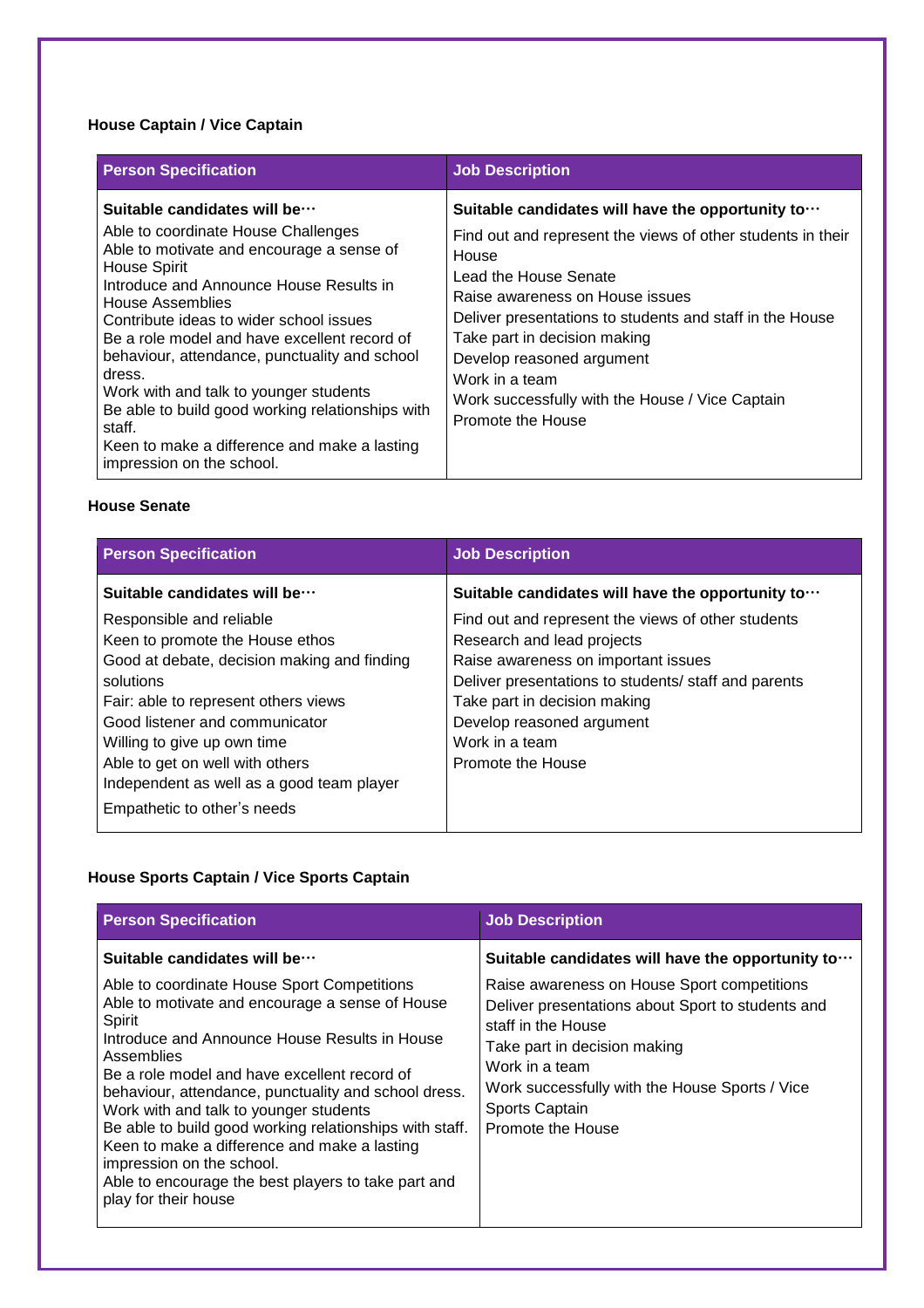#### **Peer Mentor**

| <b>Person Specification</b>                       | <b>Job Description</b>                                 |
|---------------------------------------------------|--------------------------------------------------------|
| Suitable candidates will be                       | Suitable candidates will have the opportunity to       |
| Organised                                         | Meet regularly with another student/s to offer support |
| Reliable and responsible                          | with school work                                       |
| Good listeners                                    | Help supported student/s to organise a study           |
| Patient                                           | programme                                              |
| Able to explain things clearly                    | Help develop supported student/s confidence in their   |
| Able to work out what questions to ask            | subject/s and study skills                             |
| Able to offer positive and constructive feedback  | Directly impact on the academic development of a       |
| Willing to develop knowledge and understanding of | fellow student                                         |
| chosen subjects/s                                 |                                                        |
| Keen to develop research skills                   |                                                        |
|                                                   |                                                        |

# **Personal Development Monitors**

| <b>Person Specification</b>                                                                                                                                                                                                                                                                                                                                                                                                                                                                  | <b>Job Description</b>                                                                                                                                                                                                                                                 |
|----------------------------------------------------------------------------------------------------------------------------------------------------------------------------------------------------------------------------------------------------------------------------------------------------------------------------------------------------------------------------------------------------------------------------------------------------------------------------------------------|------------------------------------------------------------------------------------------------------------------------------------------------------------------------------------------------------------------------------------------------------------------------|
| Suitable candidates will be<br>Reliable<br>Good attenders<br>Good at completing a task within a set time.<br>Good at speaking with other pupils on a one to one<br>basis<br>Able to keep records<br>Able to use data in a confidential manner<br>Able to communicate information in a respectful way.<br>Thoughtful in responding to queries<br>Able to keep information tidy and to make sure it is<br>always given back to the Personal Development<br>teacher to be kept in a safe place. | Suitable candidates will have the opportunity to<br>Understand the mentoring process<br>Discuss the elements of the job with the Personal<br>development teacher on a weekly basis<br>Suggest improvements to the processes experienced<br>within Personal Development |

#### **Prefect**

| <b>Person Specification</b>                                                                                                                                                                                          | <b>Job Description</b>                                                                                                                                                                                                                                                                                                                          |
|----------------------------------------------------------------------------------------------------------------------------------------------------------------------------------------------------------------------|-------------------------------------------------------------------------------------------------------------------------------------------------------------------------------------------------------------------------------------------------------------------------------------------------------------------------------------------------|
| Suitable candidates will be<br>Positive<br>Creative<br>Reliable<br>Supportive of others<br>Good at time management<br>Organised<br>Good at problem solving<br>Able to show initiative<br>Able to communicate clearly | Suitable candidates will have the opportunity to<br>Lead a project or team in NSG e.g. fund raising,<br>promoting a campaign, organising a performing arts/<br>sport/ charity event<br>Devise a proposal / plan<br>Present proposed vision clearly and persuasively to<br>the senior leadership team<br>Work with others to realise the project |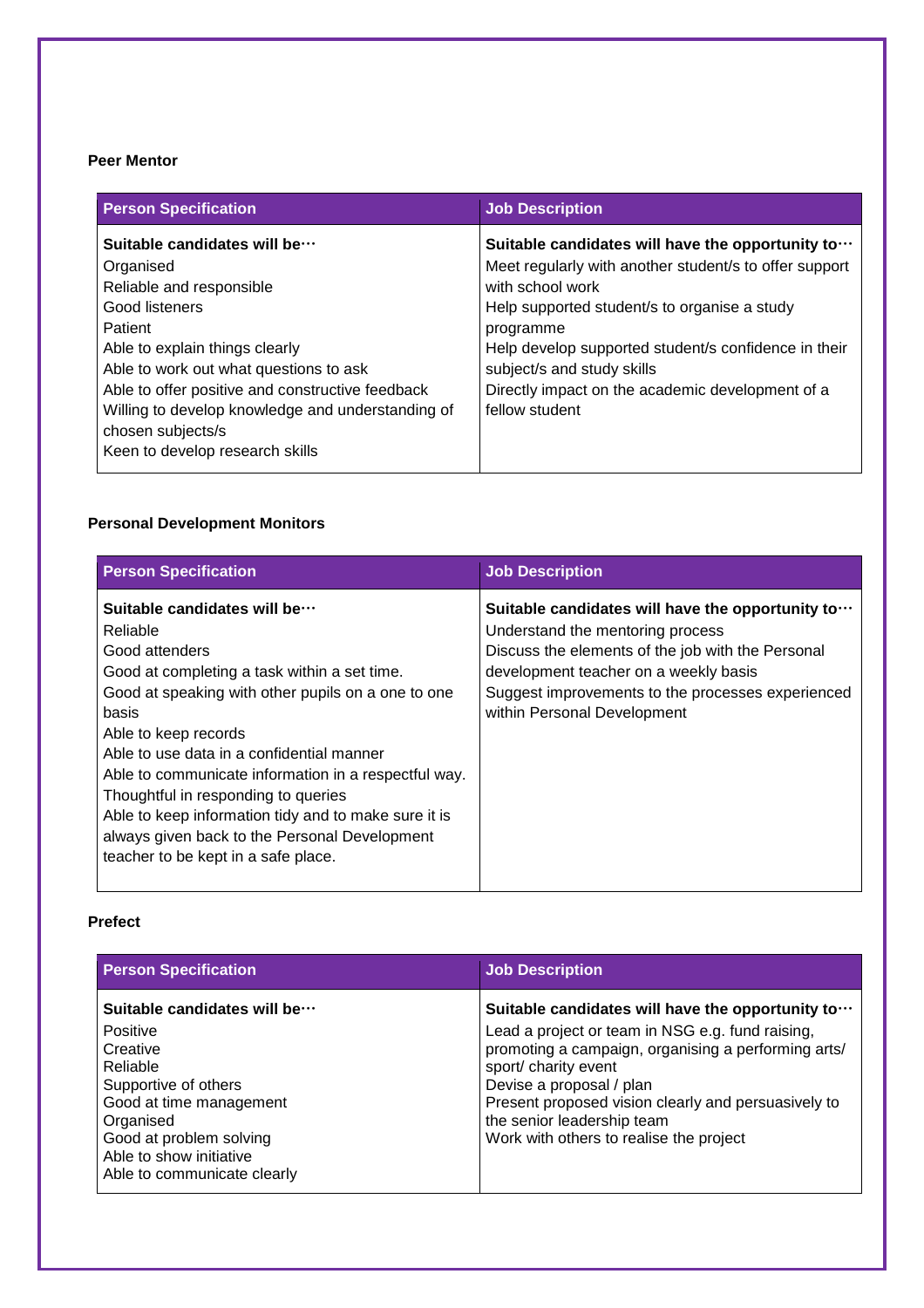#### **Librarian Assistant**

# **Eco Champion**

| <b>Person Specification</b>                                                                                                                                                                                                                                                                                                                                                                                                         | <b>Job Description</b>                                                                                                                                                                                                                                                                                                                                                                                                                                                                                        |
|-------------------------------------------------------------------------------------------------------------------------------------------------------------------------------------------------------------------------------------------------------------------------------------------------------------------------------------------------------------------------------------------------------------------------------------|---------------------------------------------------------------------------------------------------------------------------------------------------------------------------------------------------------------------------------------------------------------------------------------------------------------------------------------------------------------------------------------------------------------------------------------------------------------------------------------------------------------|
| Passionate about environmental issues and<br>sustainability.<br>Good leadership skills and ability to work as part of a<br>team.<br>Open, friendly and articulate.<br>Happy to lead by example and not afraid to get<br>'hands dirty'.<br>Commitment to campaigning on various<br>environmental issues within school.<br>Keen to engage pupils and staff in understanding the<br>importance of sustainability in school and beyond. | Develop and act on a plan to increase responsible<br>recycling and reusing of disposable materials on the<br>school site.<br>Monitor energy usage in school and introduce<br>measures to reduce it.<br>Develop and act on a plan to increase/protect<br>biodiversity on the school site.<br>Develop ideas to increase awareness of<br>environmental issues within school.<br>Engage pupils and staff through actively participating<br>in various projects.<br>Support recycling of materials over lunchtimes |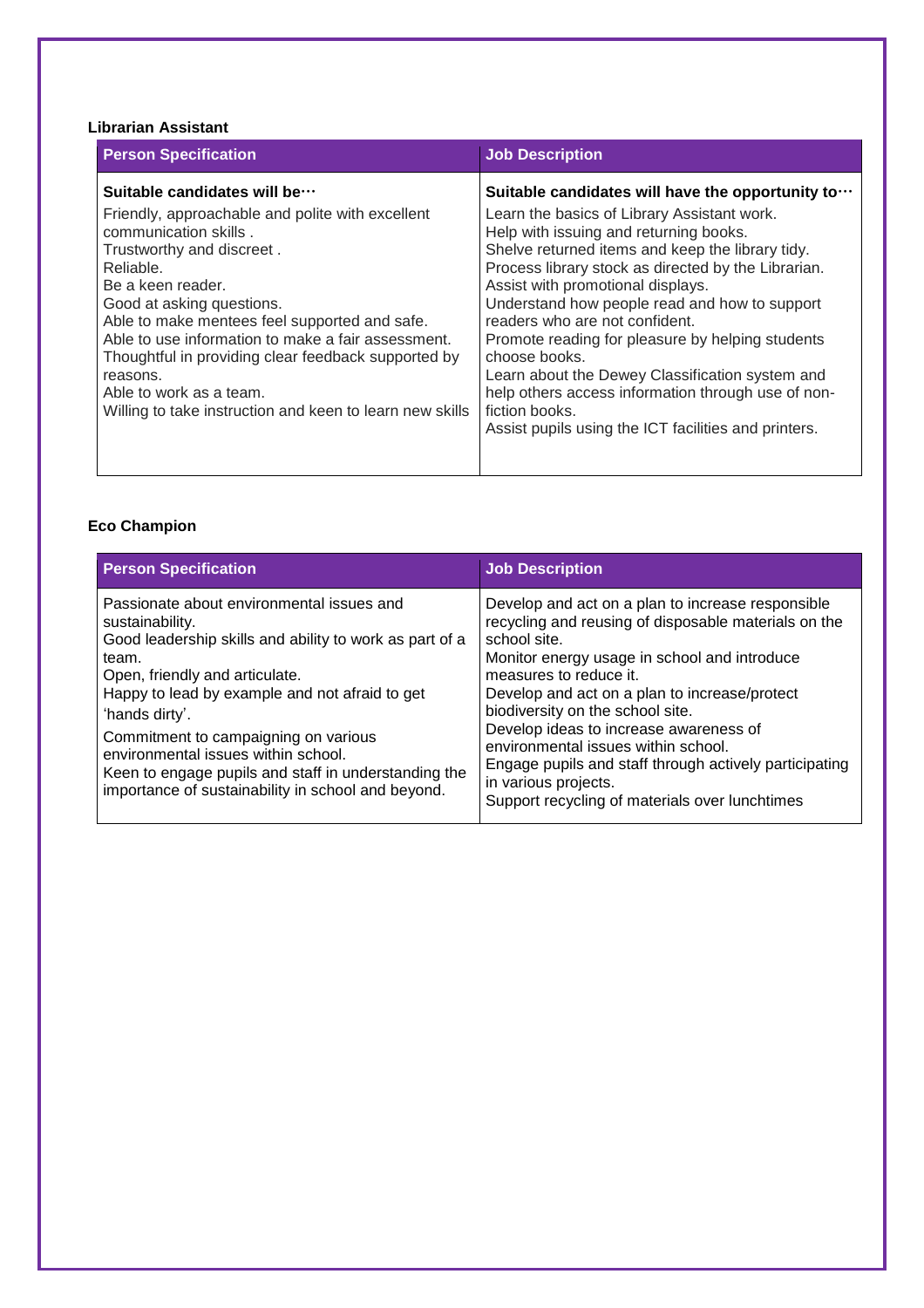#### **Sports Ambassador / Leader**

| <b>Person Specification</b>                                                                                                                                                                                                                                                                                                                                                                                                                                                                                                                                                                                                                                                                                                                                                                    | <b>Job Description</b>                                                                                                                                                                                                                                                                                                                                                                                                                                                                                                                                                                                                                                                                                                                                                                                                                                                                                                                                                                                                                                                                                                                                                                                                                                                                                                                                                                                                                                                                                                                                                                                                                                                                    |
|------------------------------------------------------------------------------------------------------------------------------------------------------------------------------------------------------------------------------------------------------------------------------------------------------------------------------------------------------------------------------------------------------------------------------------------------------------------------------------------------------------------------------------------------------------------------------------------------------------------------------------------------------------------------------------------------------------------------------------------------------------------------------------------------|-------------------------------------------------------------------------------------------------------------------------------------------------------------------------------------------------------------------------------------------------------------------------------------------------------------------------------------------------------------------------------------------------------------------------------------------------------------------------------------------------------------------------------------------------------------------------------------------------------------------------------------------------------------------------------------------------------------------------------------------------------------------------------------------------------------------------------------------------------------------------------------------------------------------------------------------------------------------------------------------------------------------------------------------------------------------------------------------------------------------------------------------------------------------------------------------------------------------------------------------------------------------------------------------------------------------------------------------------------------------------------------------------------------------------------------------------------------------------------------------------------------------------------------------------------------------------------------------------------------------------------------------------------------------------------------------|
| Suitable candidates will be<br>Ability to influence and inspire other young people<br><b>Excellent communication skills</b><br>Ability to take responsibility<br>Ability to be a good role model<br>Organised, with good time management skills<br>A talented performer and/or a committed leader and<br>volunteer<br>A positive role model within the school<br>A talented performer and/or a committed leader and<br>volunteer<br>A positive role model within the school<br>Ability to influence and inspire other young people<br>Ability to lead and manage other young leaders<br><b>Excellent communication skills</b><br>Ability to take responsibility<br>Ability to be a good role model to young people<br>Organised, with good time management skills<br>Sound presentation skills | Suitable candidates will have the opportunity to<br>Use the inspiration of the Olympic and Paralympic<br>Games to increase participation in sport and<br>leadership, and promote healthy active lifestyles<br>amongst other young people.<br>Help to the PE Department run inter house<br>competitions<br>Attend a sports committee alongside a school senate<br>to discuss sporting opportunities in school<br>Meet with your schools other ambassadors and the<br>PE Department for half termly meetings<br>be an advocate for sport by promoting sporting<br>opportunities within your year group<br>Support the PE department<br>Support or set up lunchtime clubs<br>Establish and maintain a notice board for sport and<br>Young Ambassadors in your school<br>Use the inspiration of the Olympic and Paralympic<br>Games to increase participation in sport and<br>leadership, and promote healthy active lifestyles<br>amongst other young people.<br>Help organise and lead the delivery of assemblies<br>Help to run inter house competitions<br>Set up and help lead the Young Ambassadors run<br>their sports committee alongside a school senate to<br>discuss sporting opportunities in school<br>Meet with your schools other sports leaders and the<br>PE Department for half termly meetings<br>Be an advocate for sport by promoting sporting<br>opportunities within your year group and across<br>school.<br>Support with the sports festivals that are delivered to<br>the local primary schools.<br>Communicate with the primary schools about the<br>festivals and be the point of contact on the day of the<br>festivals to ensure a smooth running of the event. |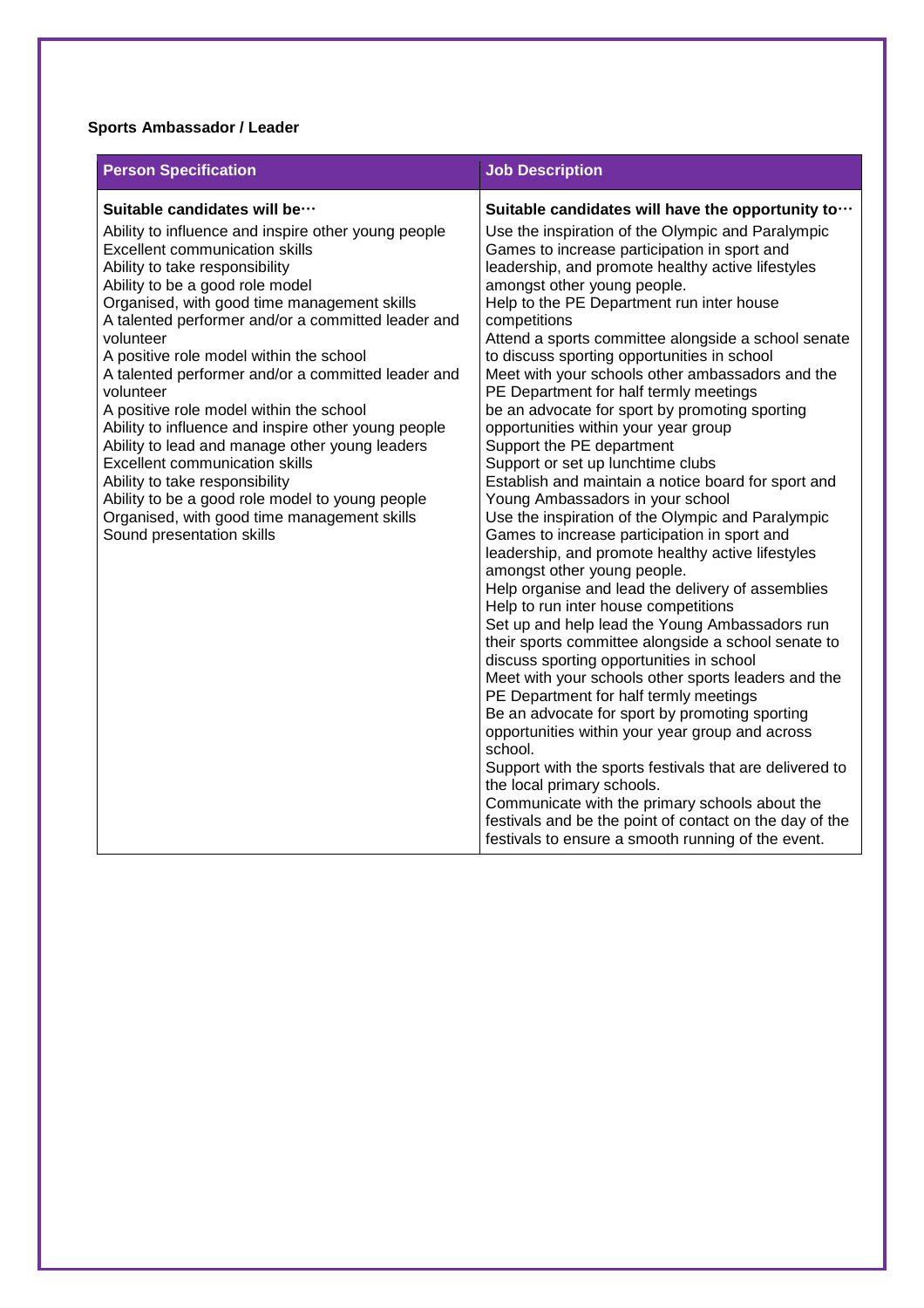#### **Student Interviewer**

| <b>Person Specification</b>                                                                                                                                                                                                                                        | <b>Job Description</b>                                                                                                                                                                                                                                                                                                                                                                                 |
|--------------------------------------------------------------------------------------------------------------------------------------------------------------------------------------------------------------------------------------------------------------------|--------------------------------------------------------------------------------------------------------------------------------------------------------------------------------------------------------------------------------------------------------------------------------------------------------------------------------------------------------------------------------------------------------|
| Suitable candidates will be<br>Reliable<br>Good at asking questions<br>Able to make candidates feel welcome<br>Able to use information to make a fair assessment<br>Thoughtful in providing clear feedback supported by<br>reasons<br>Able to keep all information | Suitable candidates will have the opportunity to<br>Understand the interview process<br>Work with an interview panel to agree interview<br>questions<br>Discuss the criteria $-$ what is expected of the<br>candidate e.g. the specification<br>Meet candidates who have applied for posts (jobs) in<br><b>NSG</b><br>Conduct an interview<br>Provide feedback with members of the interview<br>panels |

#### **Student Translator**

| <b>Person Specification</b>                                                                                                                                                                                                                                 | <b>Job Description</b>                                                                                                                                                                                                                                                                                                                                                                                                                                     |
|-------------------------------------------------------------------------------------------------------------------------------------------------------------------------------------------------------------------------------------------------------------|------------------------------------------------------------------------------------------------------------------------------------------------------------------------------------------------------------------------------------------------------------------------------------------------------------------------------------------------------------------------------------------------------------------------------------------------------------|
| Suitable candidates will be<br>Interested in languages<br>Caring<br>Patient<br>A good listener<br>A good communicator<br>Helpful towards others<br>Kind<br>Responsible<br>Sensitive to other students' needs<br>Sensitive to different cultural perceptions | Suitable candidates will have the opportunity to<br>Show visitors around the school<br>Support new arrivals in clubs and other activities<br>Use first language to help EAL students write/say -<br>communicate their needs<br>Explain to EAL students how our school is organized<br>Introduce them to other students: build a bridge between<br>English and their language<br>Help teachers communicate with parents who might also be<br>new to English |

#### **Tour Guide**

| <b>Person Specification</b>                                                                                                                                                                                                                                   | <b>Job Description</b>                                                                                                                                                                                                                                          |
|---------------------------------------------------------------------------------------------------------------------------------------------------------------------------------------------------------------------------------------------------------------|-----------------------------------------------------------------------------------------------------------------------------------------------------------------------------------------------------------------------------------------------------------------|
| Suitable candidates will be<br>Positive about meeting new people<br>Thoughtful when communicating information and<br>views<br>Confident about knowledge of the Academy /<br>Federation<br>Reliable<br>Responsible<br>Able to communicate clearly and politely | Suitable candidates will have the opportunity to<br>Meet and greet visitors to the school<br>Plan a tour<br>Provide information to promote the school<br>Answer questions<br>Reinforce the ethos, values and positive reputation of the<br>Academy / Federation |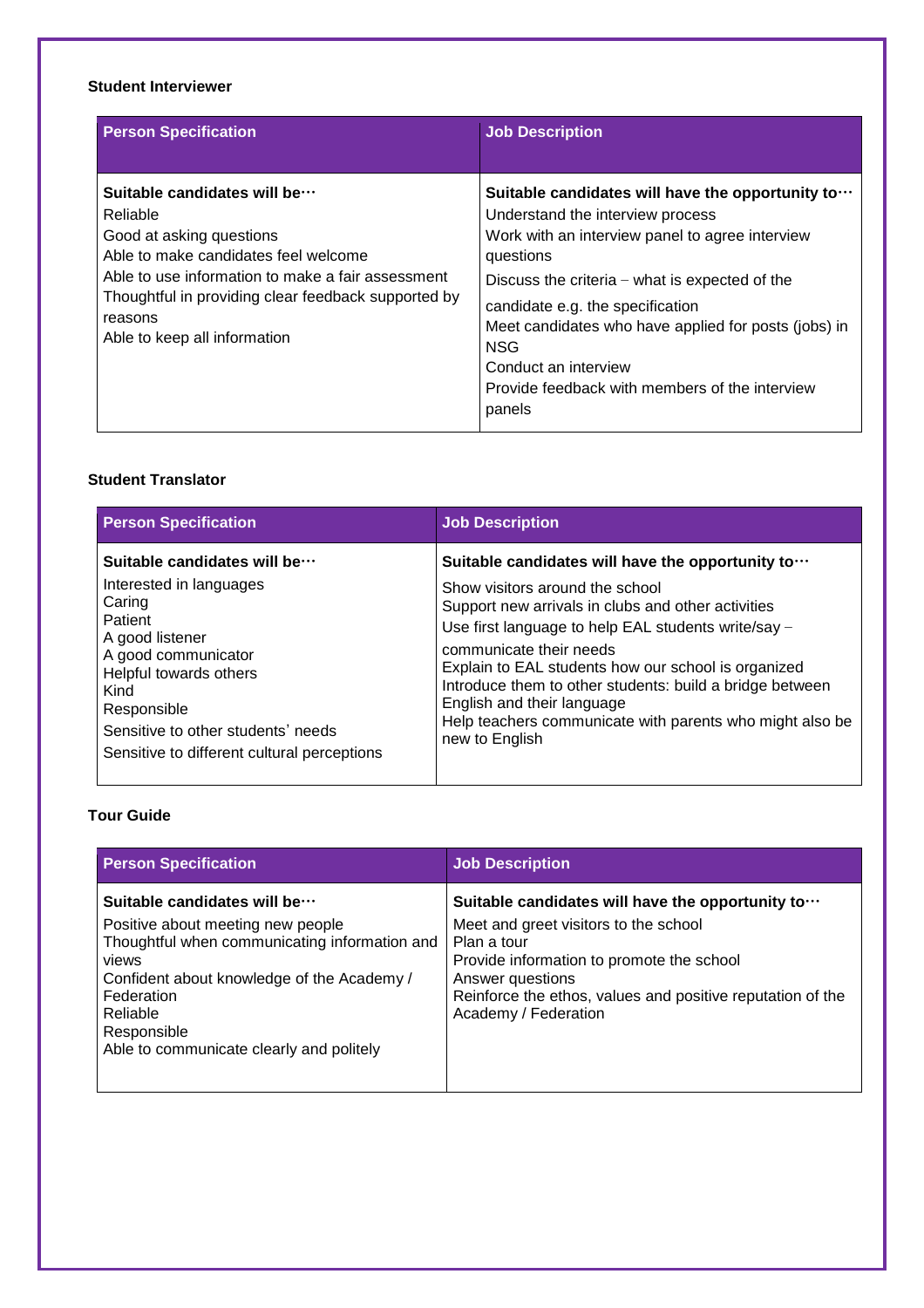#### **Year Ambassador**

| <b>Person Specification</b>                                                                                                                                                                                                                                                                                                                                                                                       | <b>Job Description</b>                                                                                                                                                                                                                                                                                                                                                                                                                                                                                                                                                                                                                                                               |
|-------------------------------------------------------------------------------------------------------------------------------------------------------------------------------------------------------------------------------------------------------------------------------------------------------------------------------------------------------------------------------------------------------------------|--------------------------------------------------------------------------------------------------------------------------------------------------------------------------------------------------------------------------------------------------------------------------------------------------------------------------------------------------------------------------------------------------------------------------------------------------------------------------------------------------------------------------------------------------------------------------------------------------------------------------------------------------------------------------------------|
| Suitable candidates will be<br>Confident in meeting and greeting<br>parents<br>Polite and able to present the school<br>Personable and able to smile<br>Chatty and willing to start conversations<br>A good listener and able to answer<br>questions<br>Respectful to parents at all times even<br>when they might not be happy<br>Able to use their own initiative when<br>directing parents to the right people | Suitable candidates will have the opportunity to<br>Support Pastoral Mentors in the parents' evening process<br>In the run up to parents' evenings help put together the necessary<br>paperwork and liaising with the Pastoral Mentor<br>Set up the welcome desks before the parents' evening starts<br>Meet and greet parents<br>Distribute paperwork to parents<br>Direct parents to the relevant areas<br>Answer questions and if you are not sure of the answer use your<br>initiative to find out<br>Ensure the signing in sheets are filled out<br>Serve refreshments<br>Keep areas clean and tidy and check on them throughout the<br>evening<br>Help to supervise the crèche |

#### **Peer Mentor**

ţ

| <b>Student Interviewer Person Specification</b> | <b>Job Description</b>                           |
|-------------------------------------------------|--------------------------------------------------|
| Suitable candidates will be                     | Suitable candidates will have the opportunity to |
|                                                 |                                                  |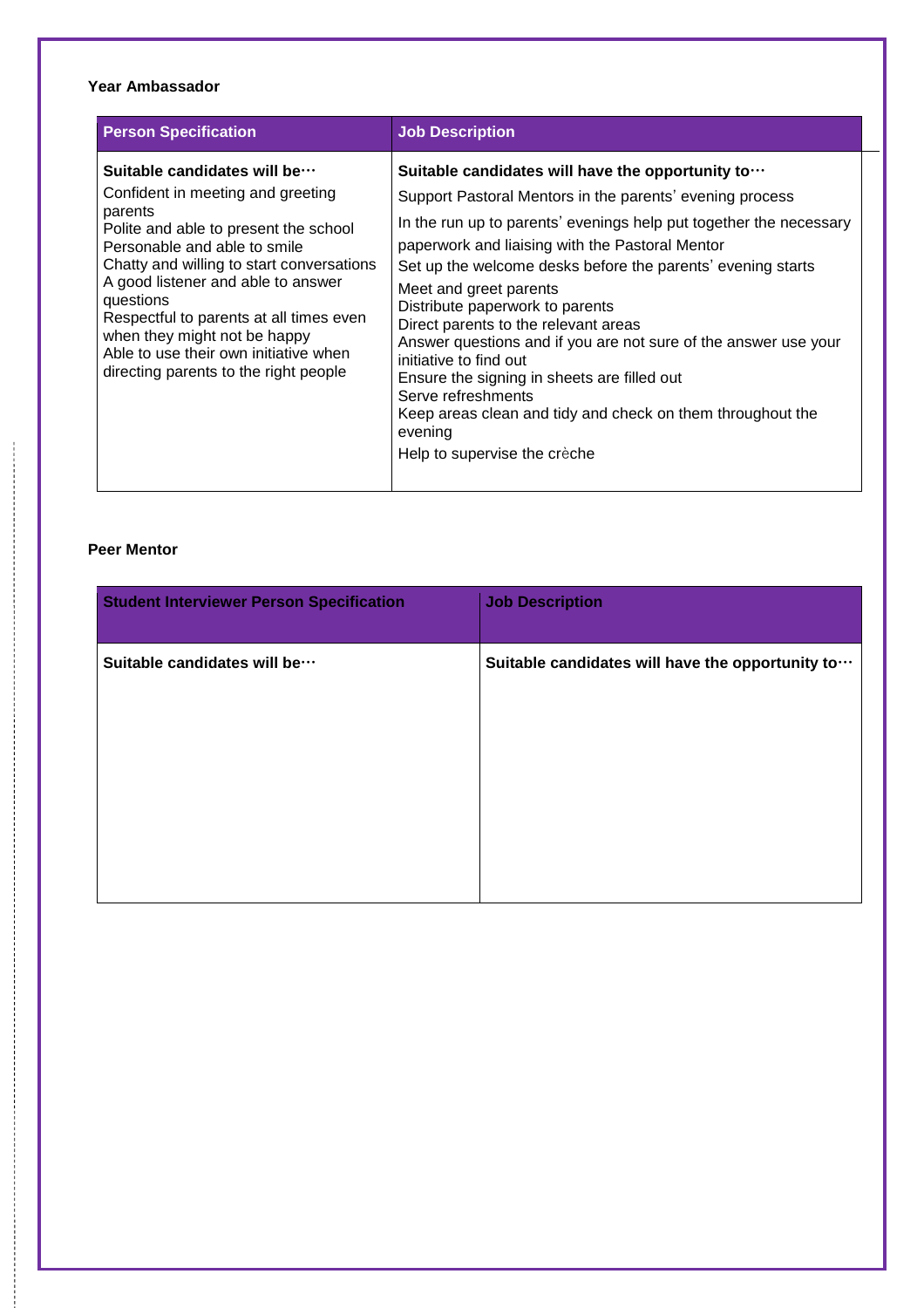# **Music Leader & Recording Team**

| <b>Person Specification</b>                                                                                                                                                                                                                                                                                                                                                                                                                                                                                              | <b>Job Description</b>                                                                                                                                                                                                                                                                                                                                                                                                                                                                                                                                                                                                                                                                                                                                                |
|--------------------------------------------------------------------------------------------------------------------------------------------------------------------------------------------------------------------------------------------------------------------------------------------------------------------------------------------------------------------------------------------------------------------------------------------------------------------------------------------------------------------------|-----------------------------------------------------------------------------------------------------------------------------------------------------------------------------------------------------------------------------------------------------------------------------------------------------------------------------------------------------------------------------------------------------------------------------------------------------------------------------------------------------------------------------------------------------------------------------------------------------------------------------------------------------------------------------------------------------------------------------------------------------------------------|
| Suitable candidates will be<br>A good role model for other students.<br>Enthusiastic about all kinds of music.<br>Available at lunch and break times.<br>Keen to make a difference<br>Supportive and patient.<br>A confident performer.<br>Patient and caring.<br>Able to use your own initiative.<br>Keen to learn how to record and mix down music.<br>Good with technology<br>Available at lunch and break times to use the<br>recording studio.<br>Patient and caring especially when recording younger<br>students. | Suitable candidates will have the opportunity to<br>Raise awareness of musical activities happening in<br>school.<br>Deliver presentations, help others and perform at<br>regular events.<br>Create and take part in lunchtime musical activities<br>sharing your skills.<br>Take part in decision making<br>Work in a team<br>Promote music in NSG<br>Record a variety of singers, bands and groups.<br>Learn how to record and mix professional records<br>using Pro Tools.<br>Coach others in the safe use of the recording studio.<br>Promote the musical talent of students by creating<br>recordings.<br>Create a name and logo for the new NSG recording<br>label.<br>Market, book and schedule recording sessions for<br>students.<br>Raise money for charity |